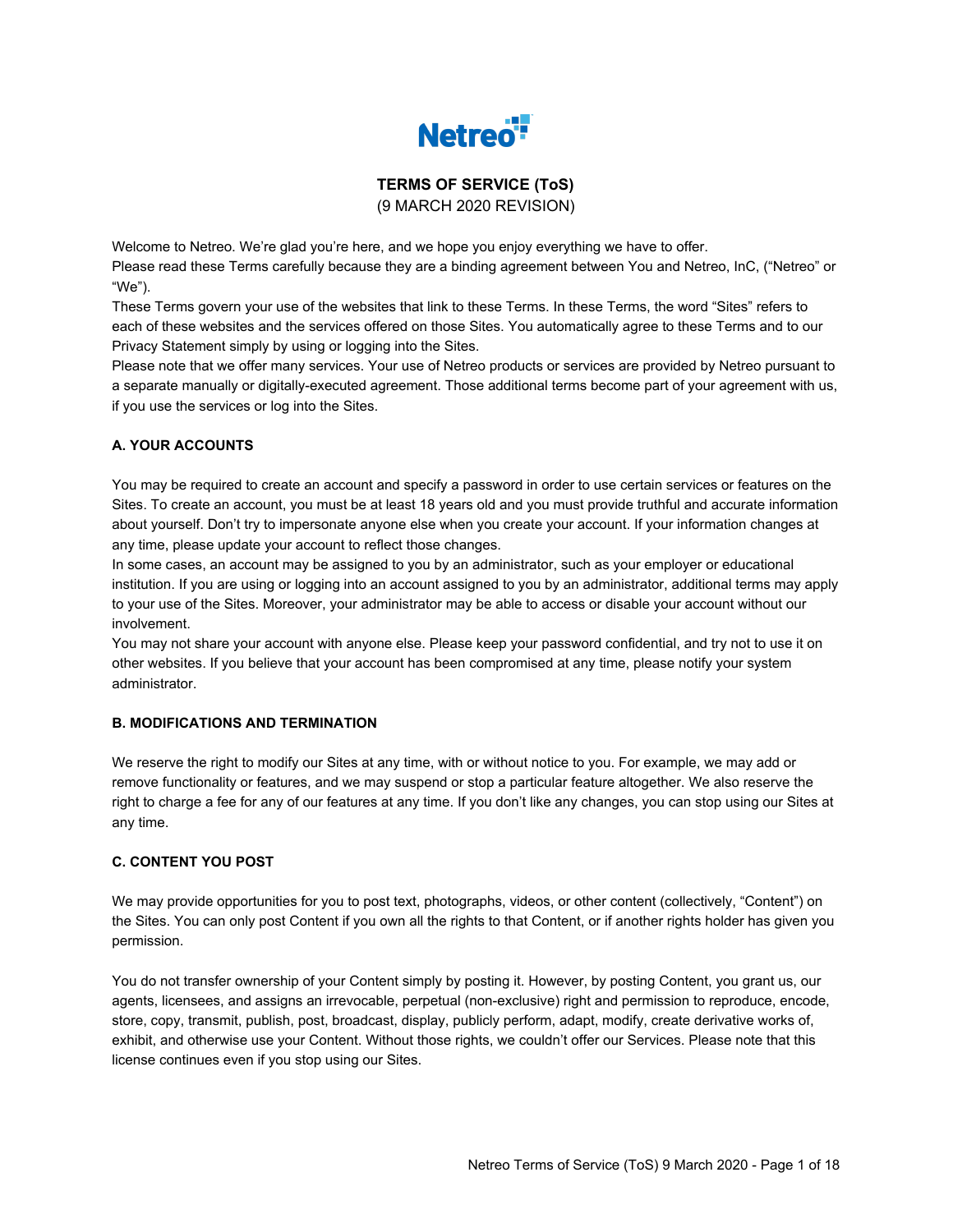You agree to indemnify, release, and hold us harmless from any all liability, claims, actions, loss, harm, damage, injury, cost or expense arising out of any Content you post.

Keep in mind that if you send us any information, ideas, suggestions, or other communications to us, those communications will not be confidential. Moreover, unless we tell you otherwise, we reserve the right to reproduce, use, disclose, and distribute such communications without any obligation to you.

### **D. CONTENT POSTED BY OTHERS**

We are not responsible for, and do not endorse, Content posted by any other person. Accordingly, we may not be held liable, directly or indirectly, for any loss or damage caused to you in connection with any Content posted by another member

# **E. YOUR USE OF THE SITES**

.

Please do not use the Sites in a way that violates any laws, infringes on anyone's rights, is offensive, or interferes with the Sites or any features on the Sites (including any technological measures we employ to enforce these Terms). But if we (in our sole discretion) determine that you have acted inappropriately, we reserve the right to take down Content, terminate your account, prohibit you from using the Sites, and take appropriate legal actions. Using our Site does not give you ownership of any intellectual property rights to the content you access. You may not use content from our Sites unless you obtain permission from us or its owner, or unless you are otherwise permitted by law.

When you use a Site or send communications to us through a Site, you are communicating with us electronically. You consent to receive electronically any communications related to your use of a Site. We may communicate with you by email or by posting notices on the Site. You agree that all agreements, notices, disclosures and other communications that are provided to you electronically satisfy any legal requirement that such communications be in writing. All notices from us intended for receipt by you shall be deemed delivered and effective when sent to the email address you provide to us. Please note that by submitting Content, creating a user account or otherwise providing us with your email address, postal address or phone number, you are agreeing that we or our agents may contact you at that address or number in a manner consistent with our Privacy Statement.

#### **F. INTELLECTUAL PROPERTY**

If you believe any Content on the Services infringes your copyright, you may request that remove the Content from the Services (or disable access to that Content)

#### **G. SOCIAL NETWORKS**

The Sites and Service may include features that operate in conjunction with certain third party social networking websites that you visit such as Facebook, Instagram, YouTube, Vimeo, and Twitter ("Social Network Features"). While your use of the Social Network Features is governed by these Terms, your access and use of third party social networking sites and the services provided through the Services is governed by the terms of service and other agreements posted on these sites. You are responsible for ensuring that your use of those sites complies with any applicable terms of service or other agreements.

#### **H. OUR WARRANTIES AND DISCLAIMERS**

We provide our Services using a commercially reasonable level of care and promise to do our best to make sure you enjoy the Services. But there are certain things that we don't promise about our Services. OTHER THAN AS EXPRESSLY SET OUT IN THESE TERMS OF SERVICE, NEITHER NETREO INC. NOR ITS AGENTS OR SERVICE PROVIDERS (THE "SERVICES ENTITIES") MAKE ANY SPECIFIC PROMISES ABOUT